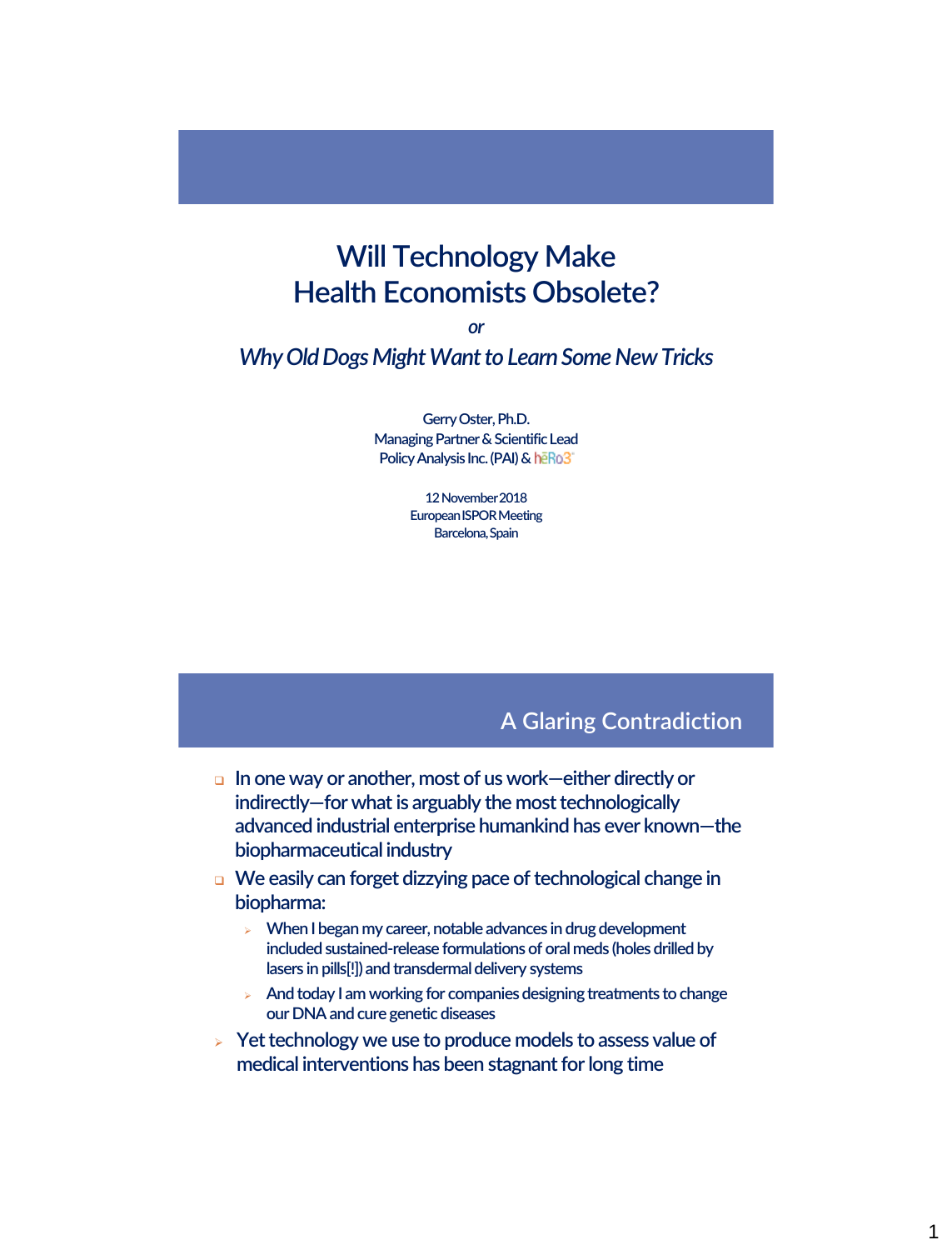## How We Produced Health Economics Models 20 Years Ago



## How We Produce Health Economics Models Today

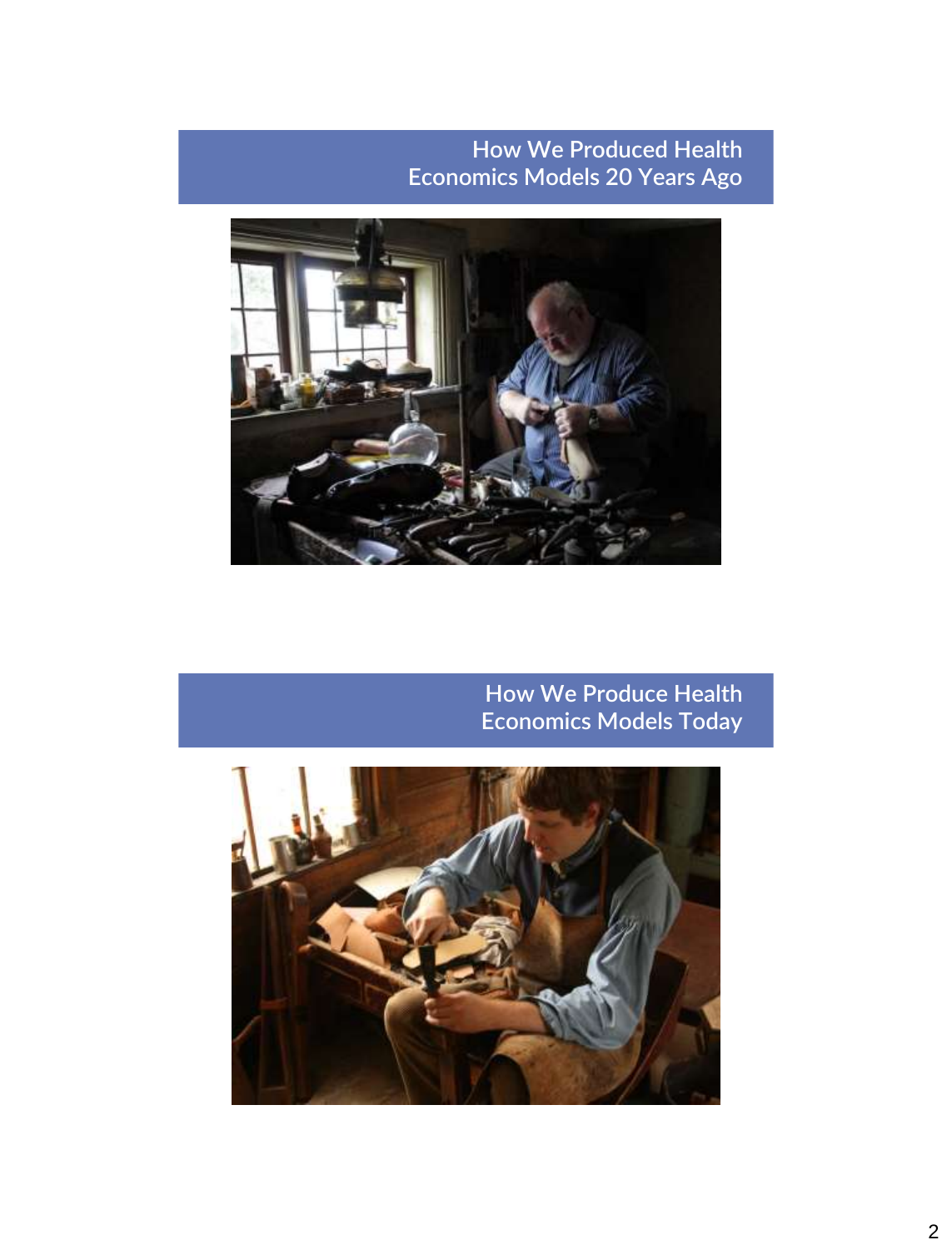## Our Production Technology Has Remained Unchanged for Many Years

- **Most health-economics models today are developed in Excel on bespoke basis, same way they were 20 years ago:**
	- **Unless we all agree to begin working 12-hour days, big gains in production efficiency—bringing lower costs and reduced turnaround times—are unlikely to occur**
- **Ironic that technologically advanced industry like biopharma is so dependent for its survival and success on artisans and guild methods of production:**
	- **Do we believe there are no C-suite discussions about this problem?**
	- **We may be inclined to ignore this problem, as biopharma's costs are mother's milk of our profession**

#### Our Production Technology Has Remained Unchanged for 20 Years (Cont.)

- **We should see this situation as unsustainable***:*
	- **"If something cannot go on forever, it will stop" ("Stein's Law")**
		- **Herbert Stein, former Chairman of US Council of Economic Advisers**
- **Moreover, from perspective of those who depend on information we produce, problems with our production technology are not limited to high cost and long production times for our work products**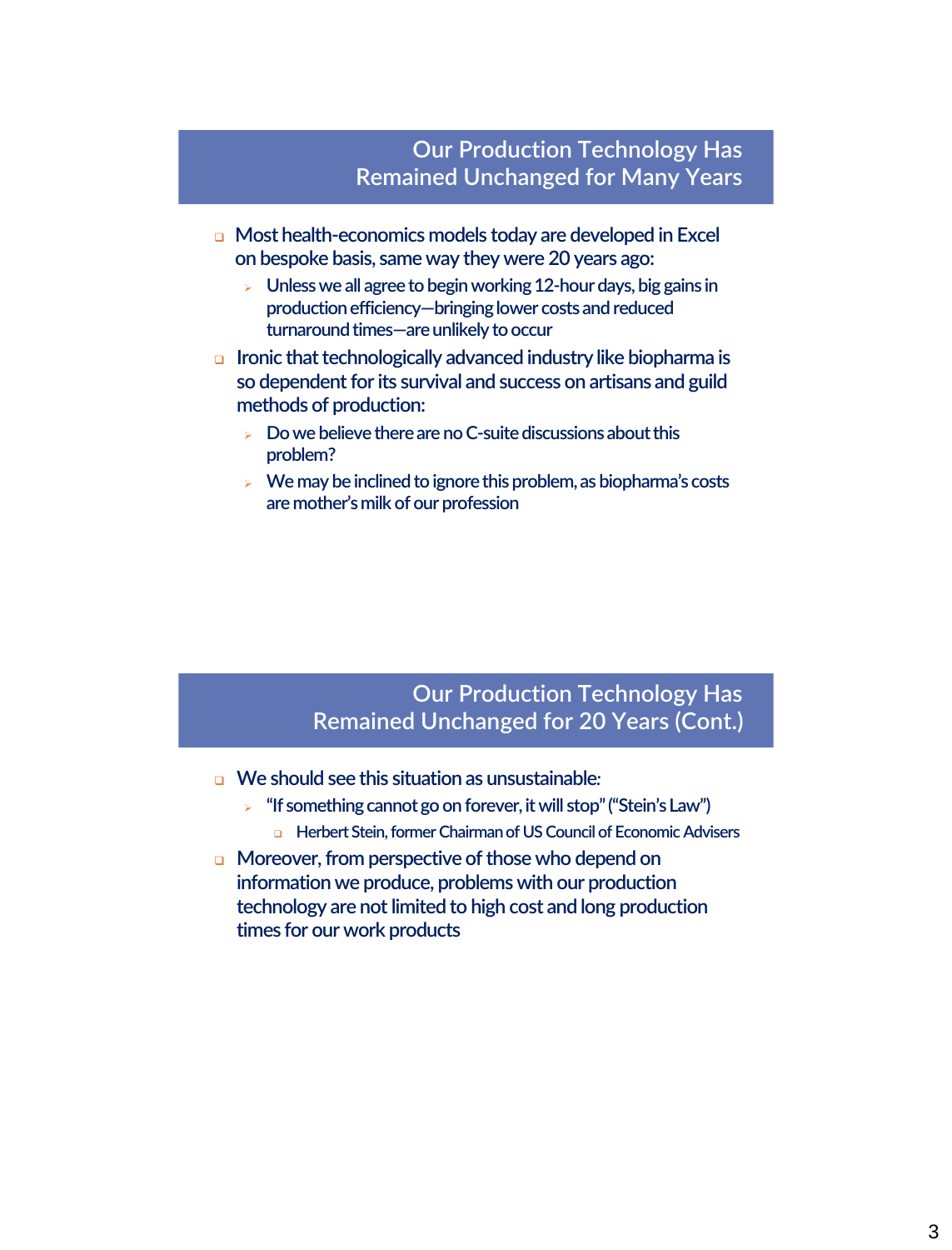## Our Production Technology Also Creates Huge Need for Quality Control

- **Bespoke model development also means that every new model must be carefully checked for errors, from ground up**
- **We are fooling ourselves if we think that we can ensure that calculations in our spreadsheet models are correct:**
	- **These models easily can contain tens or hundreds of thousands of worksheet cells (or more), making process of error-checking tedious and time-consuming at best—and in many instances, impossible**
	- **And even if we wanted to thoroughly check our work for errors, our brains are pre-wired to ignore them**

## Our Ability to Spot Errors

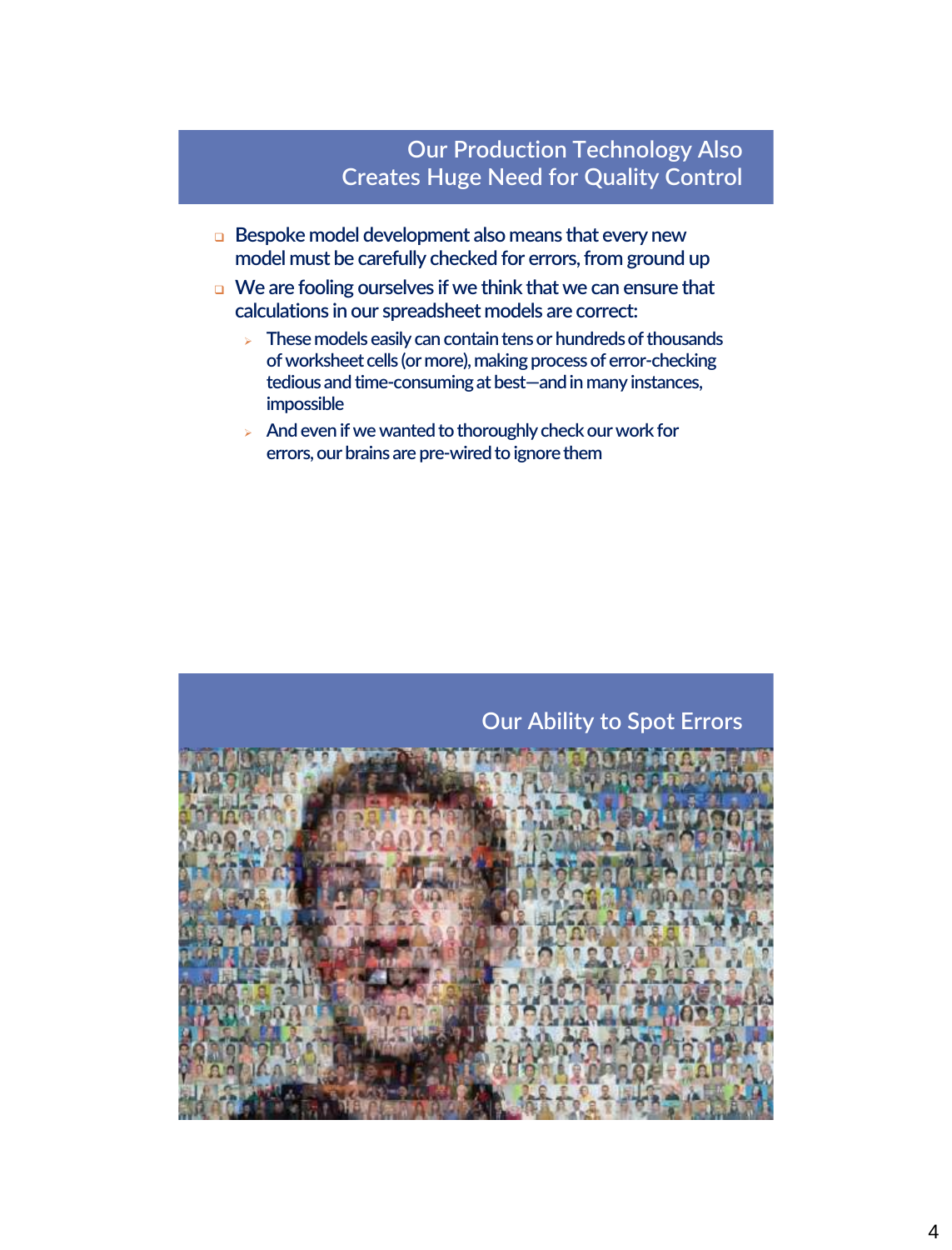

## Our Brains Are Pre-Wired to Ignore Errors

 *Acocrdnig to a resaerchre at Cmabrigde Uniervtisy, it deosn't mattre* in waht ordre lettres in a wrod are, the olny imrpotnt tihng is *taht the frist and lsat ltteers be in the rghit plcae. The resst can be a* toatl mess and you can sitll read it withuot probelm. Tihs is bcuseae *the huamnmnid deos not read ervey lteter by istlef, but wrods as a whoel.*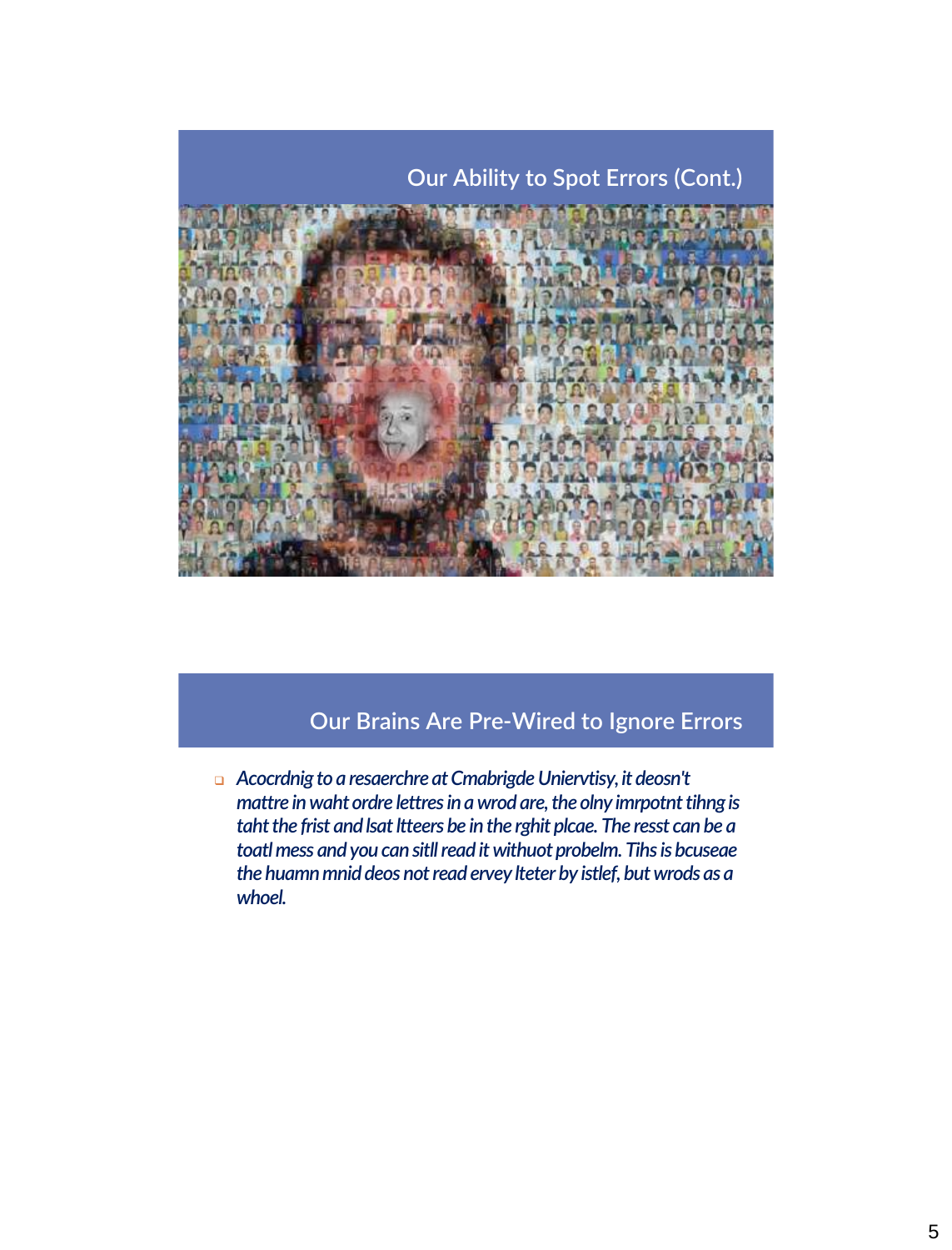#### Problem of Errors in Our Models

- **We probably do a poor job of catching errors in models we build in Excel**
- **While these models can be validated by building second one from scratch, this is rarely done due to budget and time constraints:**
	- *"Do it right first time instead of charging me twice!"*
	- **And if second model yields different answer than first, then what?**
- **In reality, we do not know how extensive problem of undetected errors is in our work:**
	- **To better understand this, we can learn from other fields**
	- **Let's consider field of** *cetology***, or study of whales**

#### Errors in Models: Whale's Tales

**My interest is not with these kinds of whales ...** 

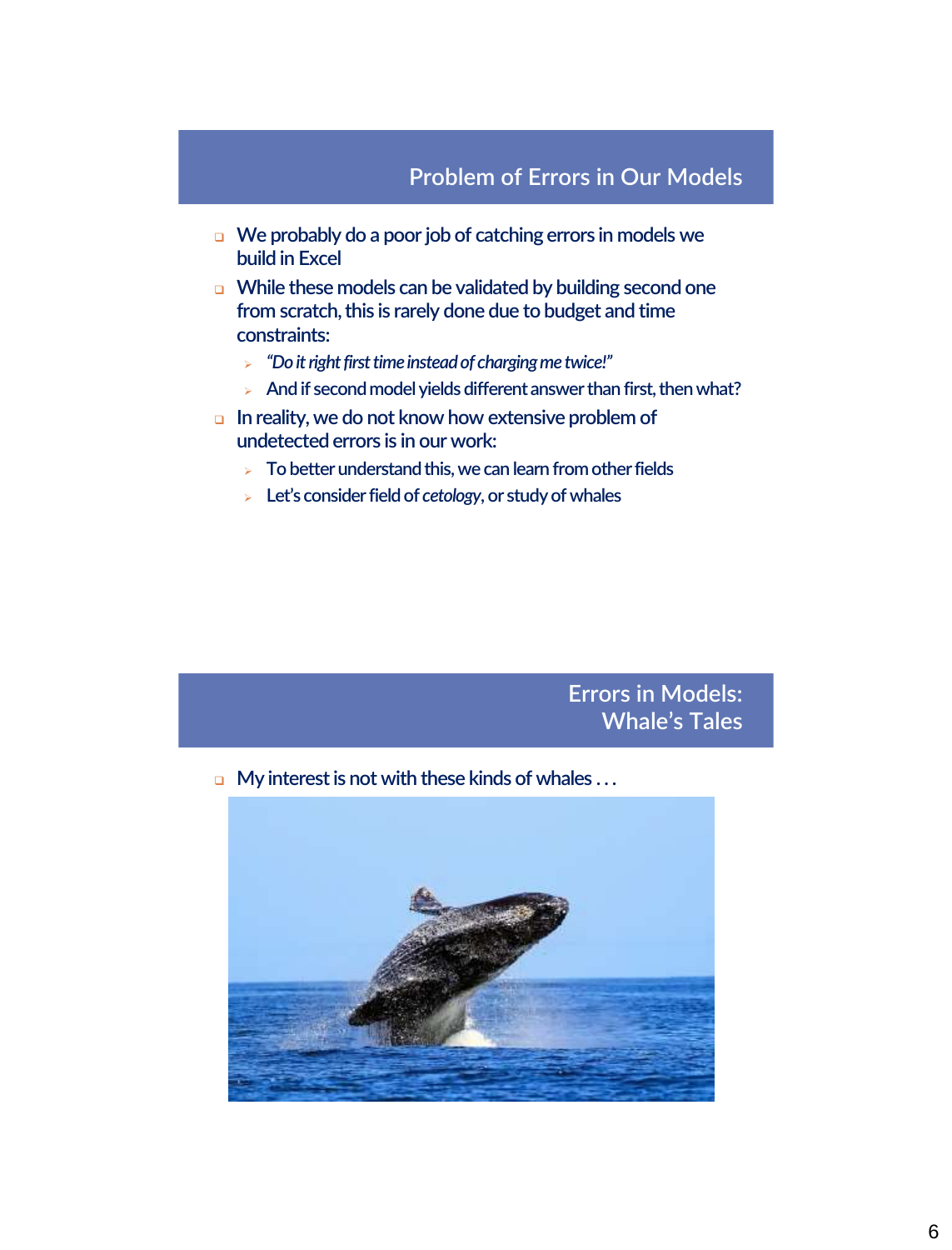## Errors in Models: Whale's Tales (Cont.)

**. . . but rather in these kind**



## What Cetaceans Can Teach Us: Tale of a London Whale

- **This particular cetacean's name is Bruno Iksil:**
	- **A talented modeler who worked for JP Morgan in London**
	- **He developed new "value-at-risk" (VaR) model in Excel to help bank manage its credit derivatives portfolio**
- **Every night, JP Morgan (along with other banks) placed "bets" in credit derivatives market:**
	- **Bets would be placed with borrowed money**
	- **Borrowing allows banks to place much larger bets than they could if they were limited to using their own funds**
	- **Leverage means that banks can make—and lose—a lot of money on these bets**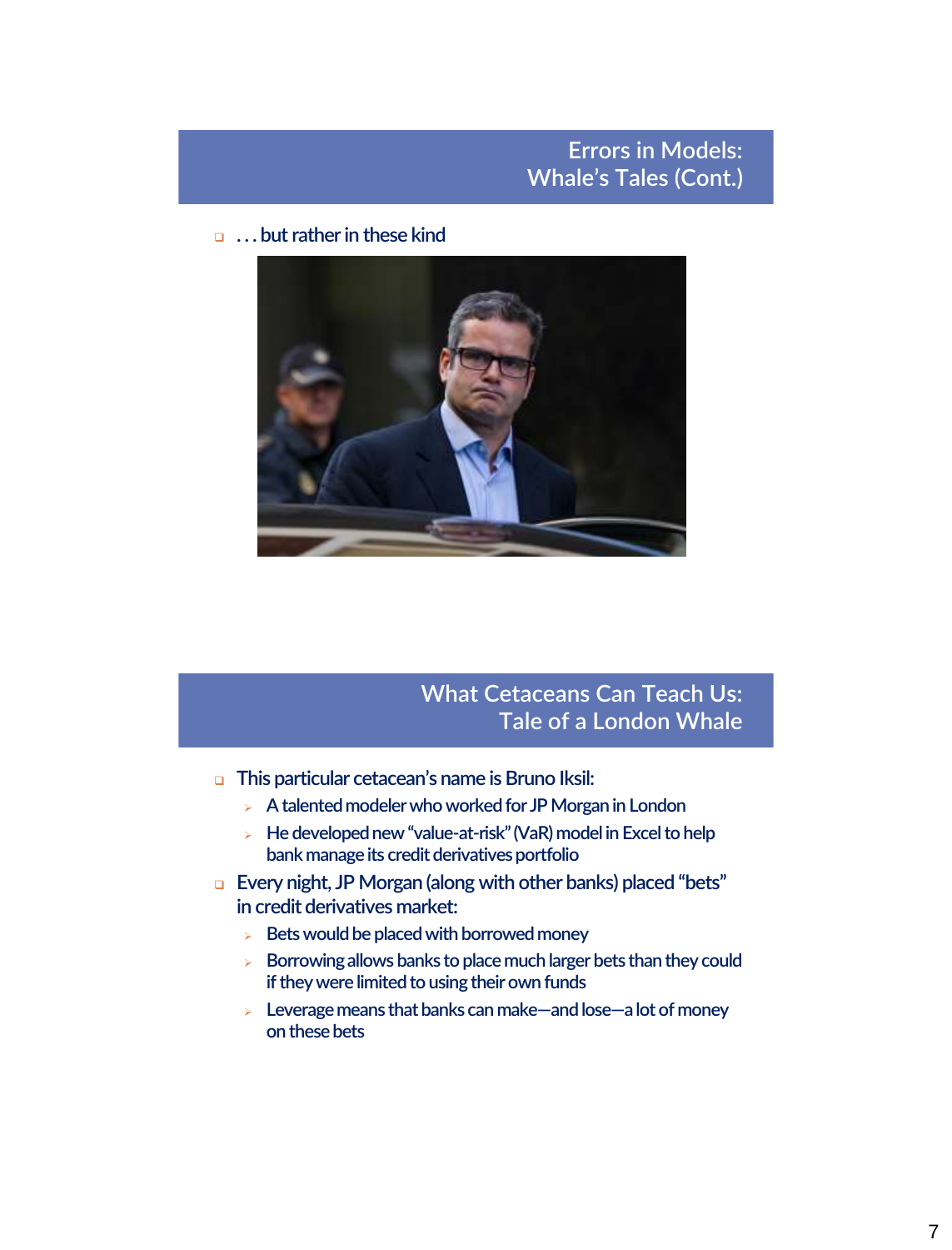- **Banks use VaR models to make sure they don't wager more than they could afford to lose:**
- **Bruno's new model, like those of his peers, was developed in Excel:**
	- **His model was reviewed by JP Morgan's in-house Model Review Group, comprised of many talented and experienced modelers**
	- **Model Review Group gave "thumbs-up" to Bruno's new model**
- **And then one day in 2012, JP Morgan announced that it had lost ~\$6B overnight, based on bets Bruno had placed in credit derivatives market:**
	- **Everyone thought that he had committed a crime**
	- **He was dubbed the "London Whale"**

#### What Cetaceans Can Teach Us: Tale of a London Whale (Cont.)

- **Intensive investigation was conducted, by law enforcement authorities and various bank officials, including JP Morgan's Model Review Group**
- **These investigations revealed that bank's massive loss occurred because it had placed much larger bets in credit derivatives market than it should have:**
	- **And reason this happened? A** *single error***in Bruno's model!**
	- **Report of JP Morgan's Model Review Group:**
		- **"***After subtracting old rate from new rate, spreadsheet divided by their sum instead of their average, as (Bruno) had intended; this error muted estimated volatility and lowered VaR***"**
		- **Bruno's model had series of linked worksheets, in which he often would manually copy/paste data from one worksheet to another**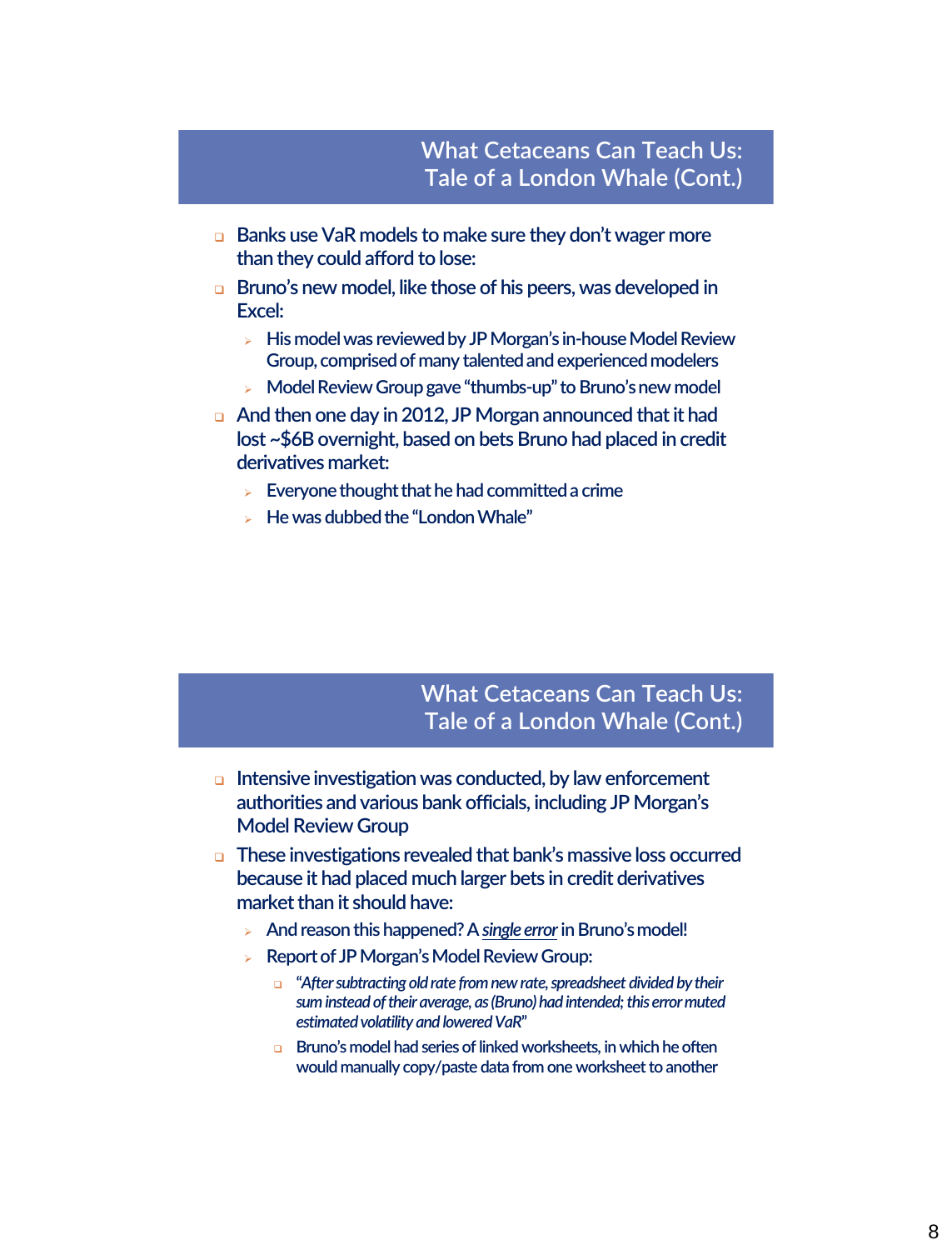#### What Cetaceans Can Teach Us: Tale of a London Whale (Cont.)

- **Thought should be sobering that JP Morgan was betting billions of dollars on predictions of an Excel model that was checked much more carefully than most of** *our* **models:**
	- **Everyone missed fact that** *single (simple) equation***was wrong**
	- **Mistake was easy to see if you knew what you were looking for—but easy to overlook if you did not know that a mistake existed, and where it could be found**
- **Perhaps I am cherry-picking, and this example is isolated:**
	- **Can find other examples where simple—but important—errors in Excel models go unnoticed?**
	- **We don't need to look very far to find more cetaceans**

## What Cetaceans Can Teach Us: Tale of Two Harvard Whales

- **In 2010, two Harvard economists, Carmen Reinhart & Kenneth Rogoff, circulated their now–famous paper entitled, "Growth in a Time of Debt":**
	- **Its authors argued that they had identified critical "threshold" for government debt (0.9 x GDP), which would cause economic growth to fall sharply if exceeded**
	- **They argued for fiscal austerity to limit government spending and borrowing, and stop level of debt from rising**
	- **Reinhard & Rogoff achieved near-sainthood among selfproclaimed political guardians of fiscal responsibility**
	- **Their "tipping point" was treated not as a hypothesis, but as an undisputed fact**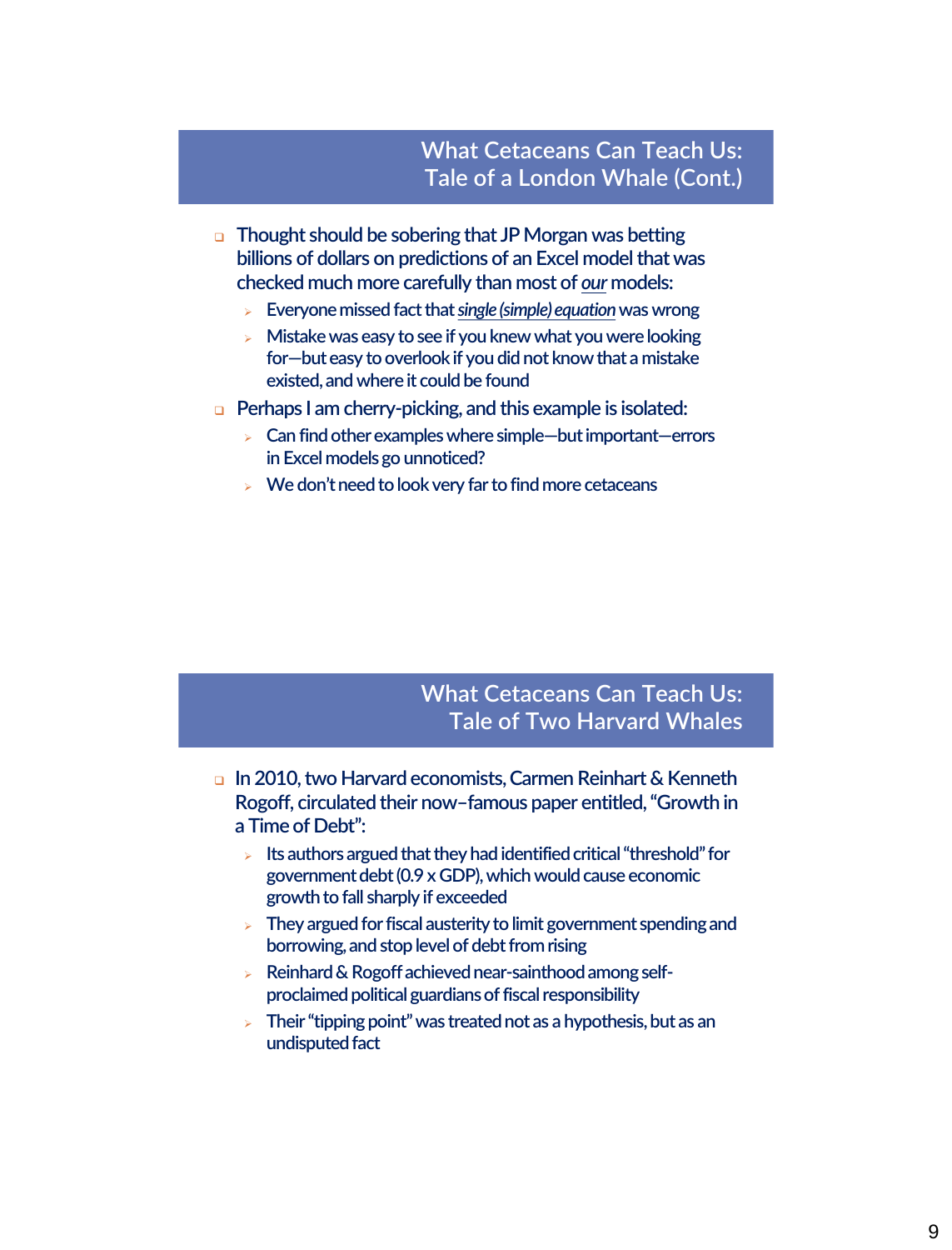#### What Cetaceans Can Teach Us: Tale of Two Harvard Whales (Cont.)

- **There was one problem, however:**
	- **No one had been able to replicate their findings**
	- **Finally, in April 2013, mystery of their irreproducible results was solved**
- **BBC reported that an undergraduate student doing a homework assignment had discovered errors in Reinhart and Rogoff's calculations:**
	- **The professors, it seems, accidentally left 5 countries out of a key calculation when copying and pasting a formula in Excel**
	- **Inclusion of data for these 5 countries, which professors had meant to do, changed their findings**
	- **In fact, there was no magic "tipping point" when debt rose to 90% of GDP**

## What Cetaceans Can Teach Us: Tale of a French Whale Too

- **In 2013, a French economist, Thomas Picketty, published a best-selling book,** *Capital in the Twenty-First Century***:**
	- **Piketty argued that when rate of return on capital is greater than rate of economic growth, result is concentration of wealth, which leads to widespread social and economic instability**
	- **He proposed global system of progressive taxes on wealth to help reduce inequality and avoid this dire outcome**
- **There was one problem, however**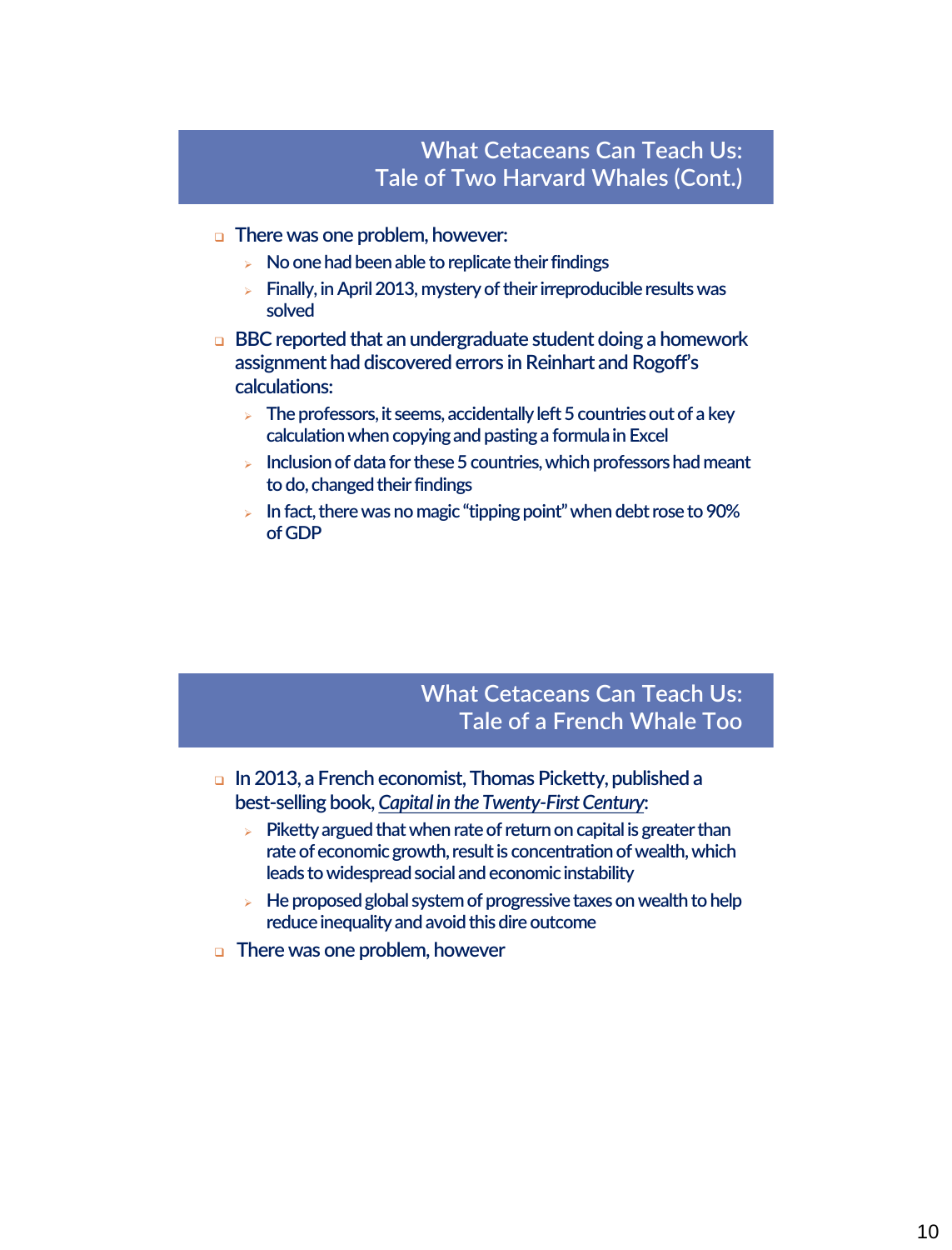## What Cetaceans Can Teach Us: And a French Whale Too (Cont.)

- **In 2014,** *Financial Times* **reported that it had launched major critique of analyses underpinning Thomas Piketty's bestseller**
- **There were errors, newspaper reported, in Piketty's spreadsheets:**
	- **Unfortunately,** *Financial Times* **reported, Piketty had bad habit of hard-coding adjustments into his worksheet formulas, resulting in errors in analyses that underpinned his conclusions**

## Excel Can Cause Us To Conflate Looking and Seeing

- **While Excel has reputation of being highly transparent, we often mistaking looking for seeing:**
	- **In above examples, errors in worksheets were in plain sight, but nonetheless went undetected**
- **Error in Bruno's model was discovered only because one of world's largest banks almost blew up**
- **Errors in Reinhard & Rogoff's and Piketty's models were discovered only because thousands of people reviewed their published work:**
	- **Their models were reviewed much more closely than most—if not all—of our models**